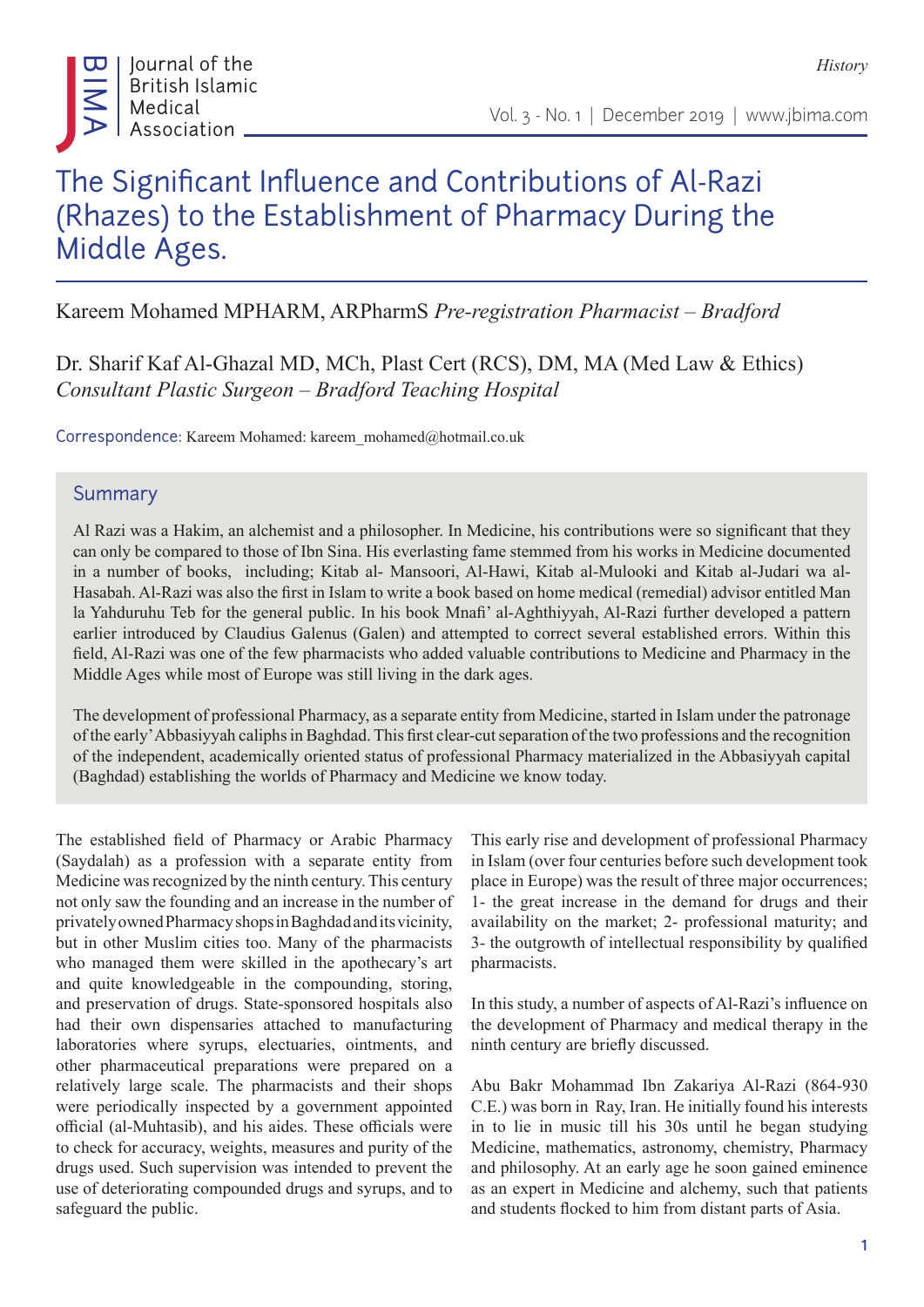He was first placed in-charge of the first Royal Hospital at Ray, from where he soon moved to a similar position in Baghdad where he remained the head of its famous Muqtadari Hospital for along time. He moved from time to time to various cities, especially between Ray and Baghdad, but finally returned to Ray, where he died around 930 C.E. During his time, he produced over 200 publications, with over half of them in Medicine. Distinguished and respected, Al Razi is known as one of the greatest physicians of the Middle Ages. In honour of his works, his name is commemorated in the Razi Institute near Tehran.

Al- Razi was a Hakim, an alchemist and a philosopher. In Medicine, his contribution was so significant that it can only be compared to that of Ibn Sina. Some of his works in Medicine e.g. Kitab al- Mansoori, Al-Hawi, Kitab al-Mulooki and Kitab al-Judari wa al- Hasabah earned everlasting fame.

Kitab al-Mansoori, which was translated into Latin in the 15th century by Gherardo da Cremona under the title Liber medicinalis ad almansorem or Liber Almansorius in short.. Kitab al –Mansoori comprised of ten volumes and dealt exhaustively with Greco-Arab Medicine. Some of its volumes were later published separately in Europe. The contents of the ten volumes was both practical and theoretical, as organised in the following format; chapter one to six dealt with one's diet, anatomy, hygiene, general pathology, surgery and physiology which were all mainly regarded as theoretical. The remaining four chapters of the treatise were devoted to more practical elements of Medicine including diagnosis, special pathology, therapy, toxicology, theriacs and practical surgery. The elaborate and detailed descriptions offered led to much of the book's fame.

His book al-Judari wal Hasabah was the first treatise on smallpox and chicken-pox, and is largely based on Al-Razi's original contribution: It was translated into various European languages. Through this treatise he became the first to draw clear comparisons between smallpox and chicken-pox.

His book Al-Hawi was the largest medical encyclopaedia composed by then and contained important information on each medical subject collated from Greek and Arab sources. Its published version consisted of 23 volumes with two of the volumes further divided into two lengthy parts displaying the enormity of his work. Each volume then dealt with specific diseases or parts of the body. He then concluded by providing his own remarks based on his experience and views. A special feature of his medical system was that he greatly favoured cure through correct and regulated food. This was combined with his emphasis on the influence of psychological factors on health. He also tried proposed remedies first on animals in order

to evaluate their effects and side effects. In addition, he was also an expert surgeon and the first to use opium for anaesthesia.

The best survey of Al-Razi's works from the medieval period seems to be an epistle by al-Biruni written about 1037. Through this epistle, concealed sides of Al-Razi's life and his contributions as a prolific author and compiler to Pharmacy and medical therapy can be seen. To understand and appreciate him fully, however, one should view him as the product of his time in the context of his era. Futher evidence of his significance can be noted through renowned historian Will Durant's observation of Al Razi's book, Al-Hawi as one of the nine volumes constituting the whole library of Paris Faculty of Medicine in 1395. (Age of Faith, history of medieval civilization 325-1300, by Will Durant, 1950, page 247)

It was Al-Razi who wrote a book, Shukuk 'ala Nazariyyat jalinus, in which he doubted the accuracy in many medical, physiological and therapeutic concepts, theories, and procedures as stated by Claudius Galenus (Galen). These were blindly accepted and transmitted by his followers and later compilers and commentators. For in the West and Byzantium this was "an age of faith", important to our discussion here, therefore, is his courageous attack of errors in the medical and philosophical teachings of the ancients.

On the professional level, Al-Razi introduced many useful, progressive, medical and psychological ideas. He also attacked charlatans and fake doctors who roamed the cities and the countryside selling their nostrums and 'cures'. At the same time, he warned that even highly educated doctors did not have the answers for all medical problems and could not cure all sicknesses or heal every disease. Al-Razi then exhorted practitioners to keep up with advanced knowledge by continually studying medical books and expose themselves to new information. He further classified diseases into three categories: those which are curable; those that can be cured; and those which are incurable. On the latter, he cited advanced cases of cancer and leprosy which if not cured; the doctor should not take blame.

Al-Razi was the first in Islam to write a book based on home medical (remedial) advisor entitled Man la Yahduruhu Teb for the general public. He dedicated it to the poor, the travellers, and the ordinary citizens who could consult it for treatment of common ailments when the doctor was not available. This book, of course, is of special interest to the history of Pharmacy since books on the same theme continued to appear and has found acceptance by readers to the present century. In its 36 chapters, Al-Razi described diets and drugs that can be found practically every where in apothecary shops, the market place, in well-equipped kitchens, and in military camps. Thus, any intelligent mature person can follow its instructions and prepare the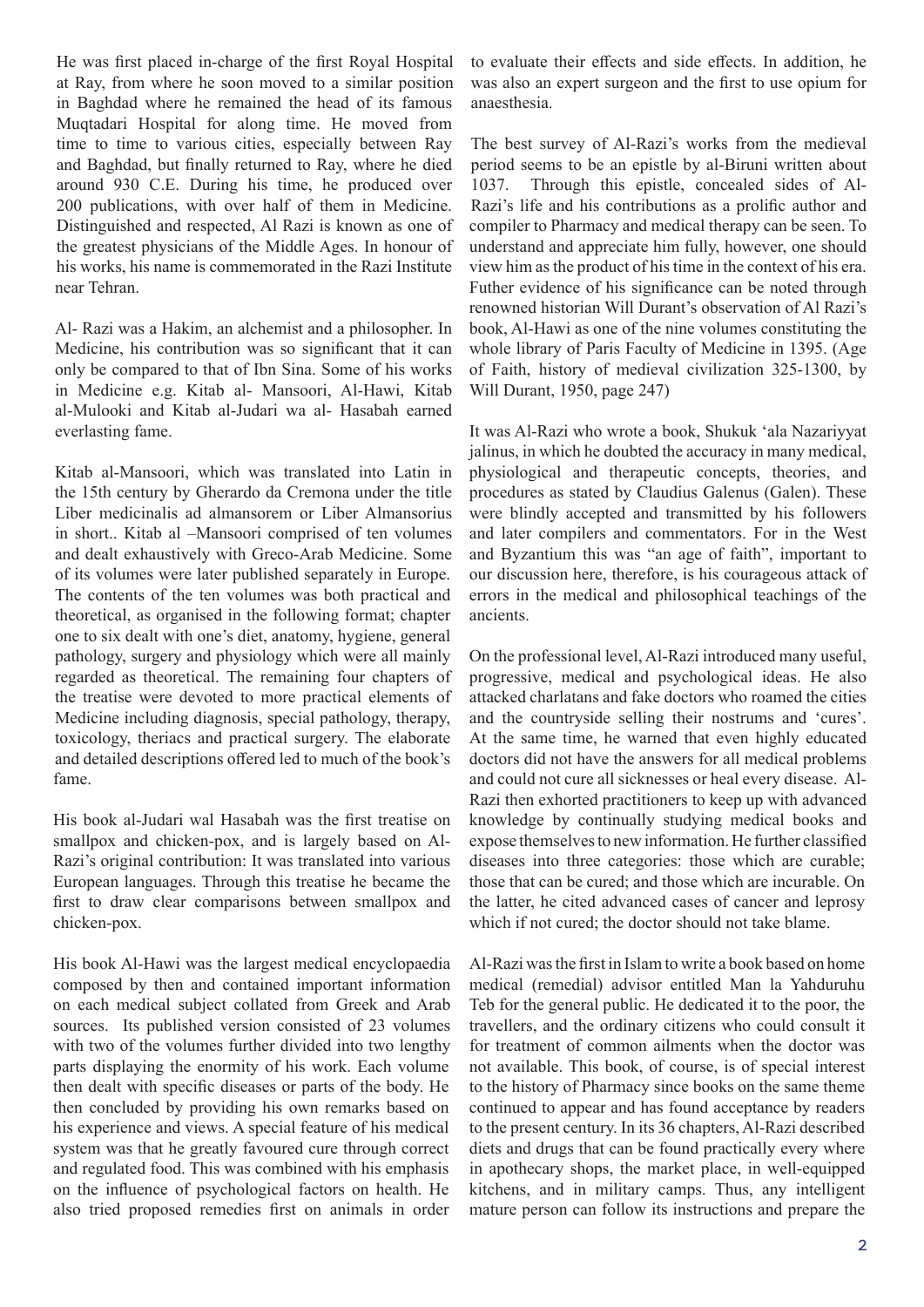right recipes for good results. Some of the illnesses treated are headaches, colds, coughing, melancholy, and diseases of the eye, ear, and stomach. In a feverish headache, for example, he prescribed, 'two parts of the duhn (oily extract) of rose, to be mixed with part of vinegar, in which a piece of linen cloth is dipped and compressed on the forehead'. For a laxative, he recommended 'seven drams of dried violet flowers with twenty pears, macerated and mixed well, then strained. To the filtrate, twenty drams of sugar is added for a draft'. In cases of melancholy, he invariably recommended prescriptions including either poppies or their juices (opium) or clover dodder (Curcuma epithymum Muss.) or both. For an eye remedy, he recommended myrrh, saffron, and frankincense, two drams each to be mixed with one dram of yellow arsenic and made into tablets. When used each tablet was to be dissolved in a sufficient quantity of coriander water and used as eye drops.

Al-Razi followed the same method in his book Bur as-Sa'ah, in which he prescribed remedies to cure ailments in one hour, or at least in a short time, so that the patient did not need to frequently call their doctor and pay larger fee.

In his other book on diets, their uses and disadvantages, Mnafi' al-Aghthiyyah, Al-Razi followed a pattern that had been introduced earlier by Galen. In it, Al-Razi attempted to correct several errors made by Galen and to introduce new data missed by the latter.

Ibn Masawayh was another physician who wrote on the same topic. According to Al-Razi, Ibn Masawayh did more harm than good in his exposition of the subject. These misgivings challenged Al-Razi to undertake the writing of a comprehensive study, Mnafi' al-Aghthiyyah which is of great interest not only to Pharmacy and Medicine but to the history of the culinary art as well. Emphasizing specific matters and general regulations for healthy living, Al-Razi discussed breads, waters, dairy products, fruits, vegetables, spices, meats, and fishes. He explained in detail their kinds, methods of preparation, physical properties, and therapeutic modes of action, and pointed out when they were useful and when not. He described the disadvantages of frequent consumption of wines leading to alcoholism, 'which often causes many serious diseases as epilepsy, paralysis, senile tremor in older people, cirrhosis, hepatitis, mental disorders, visionary distortions, obesity, debility, and impotence.

While Al-Razi paid much attention to curing the body's ills, he did not ignore cures for infirmities of the soul. The proof of his concern for psychotherapy seems quite evident. On completing his medical encyclopaedia, al-Mansuri, on the diagnoses and treatment of body diseases, he filled in the gap by writing a counterpart at- Tibb ar-Ruhani on the Medicine of the soul. His concern for, and penetration into, human nature, its complexities, and the directions leading into it, confirm his appreciation of the importance of psychotherapy and psychology as two important parts of the healing art.

In his famous al-Mansuri, however, Al-Razi devoted four out of the book's total of ten treatises, to diets and drugs, medicated cosmetics, toxicology and antidotes, amelioration of laxatives, and compounded remedies, all of which are of pharmaceutical interest.

Al-Razi's last and largest medical encyclopaedia is his al-Hawi fit-Tibb, which embraces all areas of medical knowledge of the time. It included sections related to 'Pharmacy in the healing art', materials arranged in alphabetical order, compounded drugs, pharmaceutical dosage forms and toxicology. It also included numerous medical recipes and tested prescriptions that influenced 'medical therapy' in Islam and in the West during the Middle Ages.

In his use of mineral drugs as external and internal remedies, including vitriols, copper, mercuric and arsenic salts, sal ammoniac, gold scoria, chalk, clay (as in the terra sigillata and Armenian clay), coral, pearl, tar, and bitumen, Al-Razi, encouraged and pioneered chemotherapy in Islamic Medicine. Although he recommended poppies and opium internally as somniferous agents and to quiet coughing, and externally to relieve eye and wound pains, he warned against their deadly effects (two drams are fatal).

## Conclusion

The development of professional Pharmacy, as a separate entity from Medicine, started in Islam under the patronage of the early' Abbasiyyah caliphs in Baghdad. This first clear-cut separation of the two professions and the recognition of the independent, academically oriented status of professional Pharmacy materialized in the Abbasiyyah capital (Baghdad). With Al-Razi being one of the few pharmacists who added very valuable contributions to Pharmacy and Medicine at the time, he ultimately propelled the field in the Middle East whilst most of Europe were centuries behind in their practices!

## References & Further Reading

1- How Islam Influenced Science. By Macksood Aftab . The Islamic Herald, March 1995.

2- Pharmacy and the great contribution of Arab-Islamic science to its development. By S. Hadzovic. Med Arh. 1997;51(1-2):47-50

3- Irfan H. Hikmat (Unani Medicine) [Internet]. IslamWay. 2002 [cited 2019 Sep 7]. Available from: https://archive. islamonline.net/?p=15595